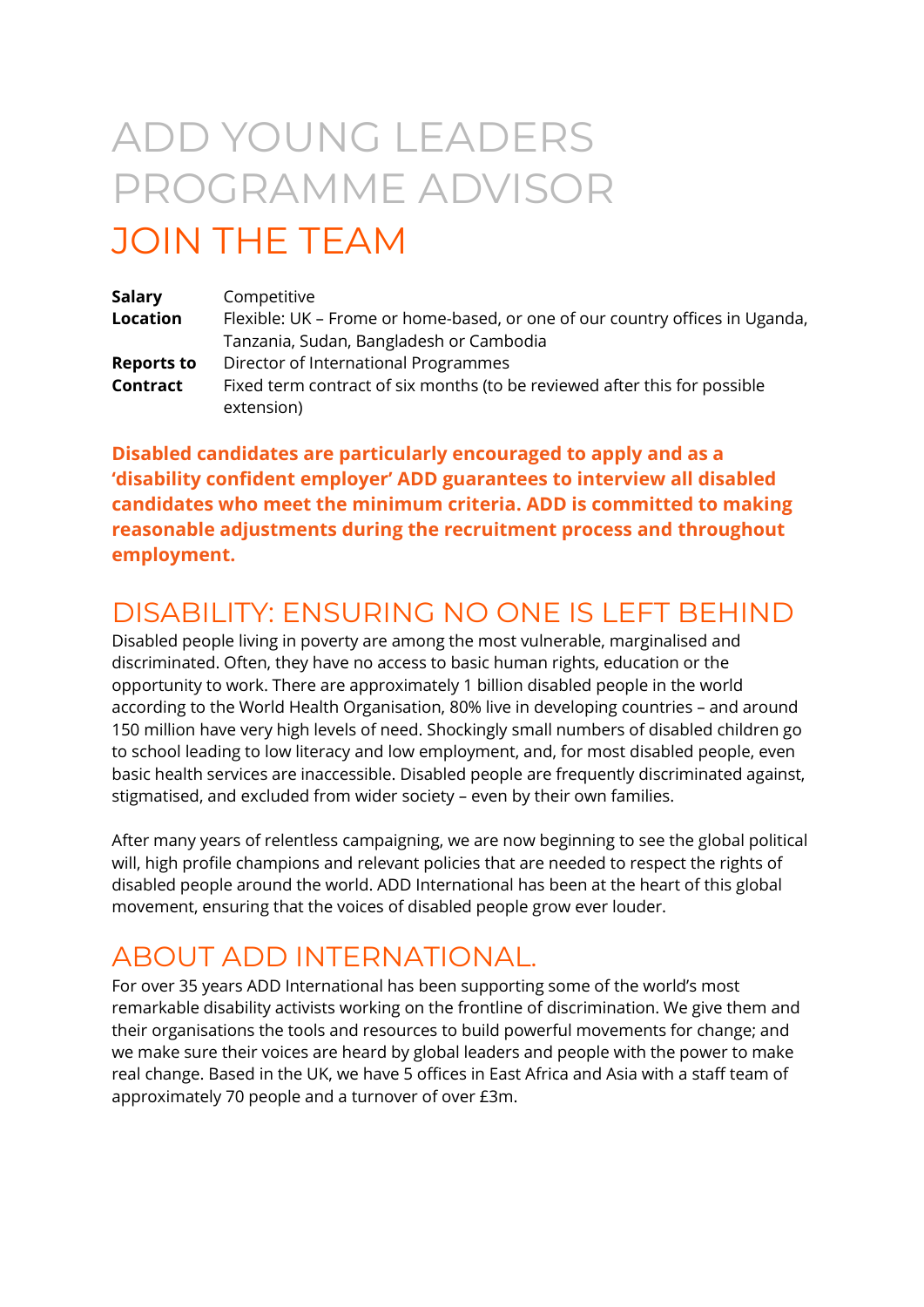### ABOUT ADD YOUNG LEADERS.

ADD International (ADD) wants to nurture future leaders in disability movements through a leadership programme that provides young people with disabilities, particularly women, with an opportunity to *experience working* in an INGO environment, *develop their leadership capacities and creativity* and *explore the future direction of their leadership and activism*.

This will be piloted in Tanzania through *ADD Young Leaders*: internship programme with the aim of expanding this to the other countries where we work (and beyond!)

ADD Young Leaders will support young people with disabilities, particularly women, to realise their potential and help to create vibrant and diverse disability movements that centre the varied lived experiences of young disabled people supporting them to take the actions they identify in response to their needs and to help realise their rights. It will also develop their leadership skills

Our vision is to create a wide-reaching network of young disabled activists. **The overall objectives of ADD Young Leaders programme are:**

- i. To provide an opportunity for young people with disabilities, particularly women, to undertake internships in one of our offices
- ii. Provide specific opportunities for these young people with disabilities to develop their own leadership and creativity and link them to networks of inspiration and support
- iii. To offer mentoring and coaching opportunities to young people with disabilities to support them in developing their own initiatives and build on their own priorities to develop creative solutions that they will lead.

### JOB PURPOSE.

The aim of this role is to lead ADD's Young Leader programme. Initially providing support and guidance to the Tanzania team implementing the pilot, but then working across ADD countries to expand it, ensuring learning from the pilot is built into this. The post holder will also work closely with the fundraising team to identify and propose sources of funding for this scale up.

# KEY TASKS.

### MAIN DUTIES AND RESPONSIBILITES

• Support the design, implementation and review of the ADD Young Leaders programme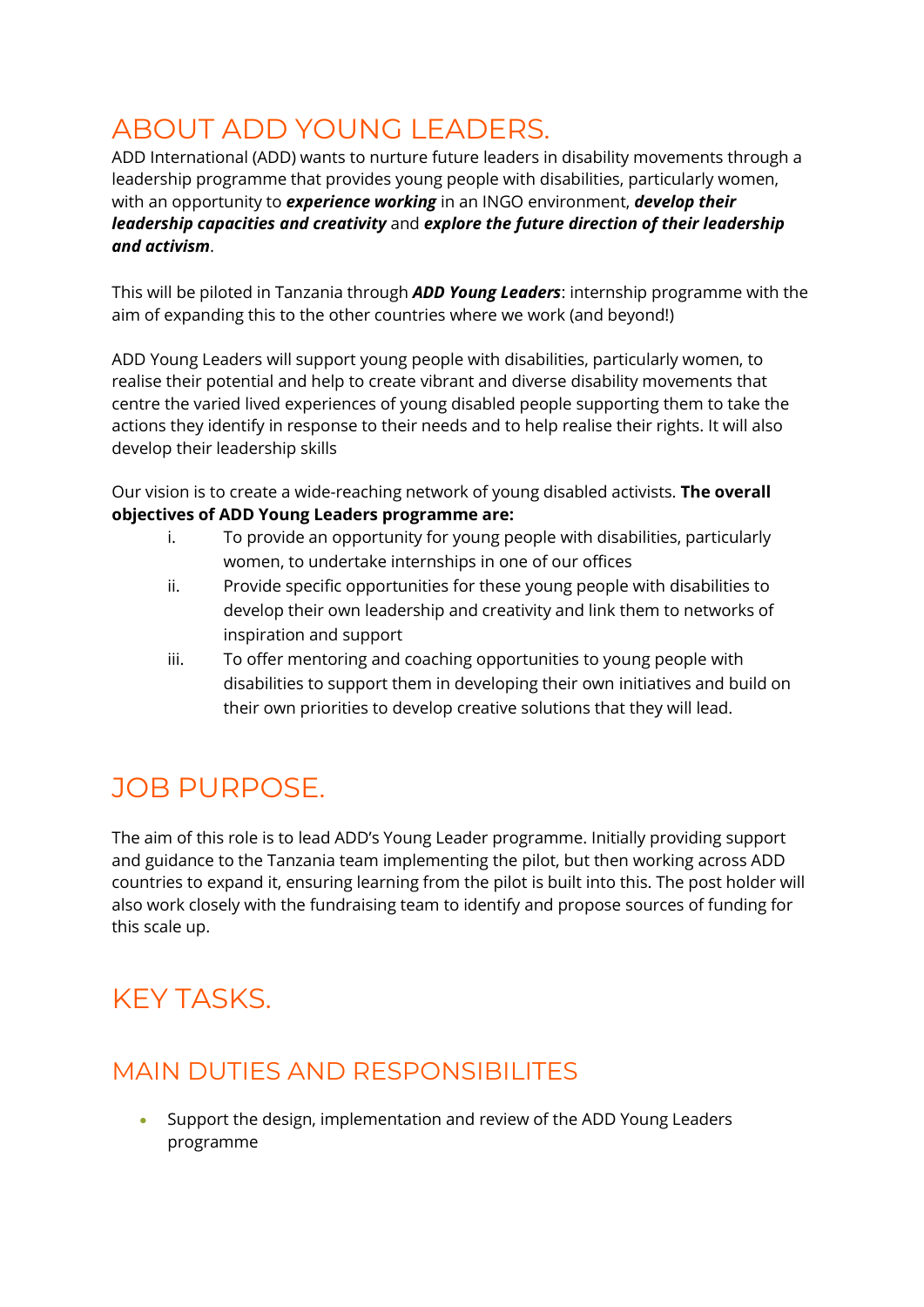- Identify and access training, mentorship and/or coaching opportunities for ADD Young Leaders
- Support ADD Young Leader to develop innovative and creative solutions to tackle disability discrimination and bring down barriers to realisation of rights, particularly for young people with disabilities
- Help ADD Young Leaders explore ideas for developing initiatives, which build on their priorities for activism and create opportunities to connect with others, particularly young people with disabilities
- Document lessons learnt from the ADD Young Leaders Programme pilot in Tanzania and ensure inter-country, inter-programme learning and cross-partner learning
- Work with Project Coordinators in ADD countries of operation, initially focused on Tanzania, to develop a Monitoring, Evaluation, Accountability and Learning (MEAL) plan for ADD Young Leaders Programme
- Work alongside ADD International's Fundraising team to support and undertake fundraising to secure additional funds to scale up pilot programme to all ADD counties of operation
- Co-ordinate the involvement of UK staff in providing additional support as needed.

### GENERAL

- Support the Programme Support and Funding team in feeding into programme systems, including MEAL and information systems; as well as the development of organisational good practice
- Pay attention to the particular barriers that young women with disabilities may face in accessing the ADD Young Leaders programme and ensure that we mitigate against them
- Represent ADD International at external events, such as conferences and workshops, as needed.

### SAFEGUARDING

- Ensure familiarity, and compliance with, ADD International Child and Vulnerable Adults Safeguarding Policy and undertake training as required
- Contribute to creating and maintaining an environment (including within ADD) that prevents safeguarding violations and promotes the implementation of ADD's policy
- Report any concerns or suspicions regarding safeguarding violations by an ADD staff member or associated personnel (third party) to the appropriate staff member.

# SAFEGUARDING LEVEL.

We are committed to ensure we are a safe organisation, delivering safe programmes that ensure we do no harm to people we work with. Our processes ensure all posts are graded, based on interaction with children and vulnerable adults. This post is a **Level 2** post, meaning that it entails travel, with possible access to children/vulnerable adults (though unlikely to be alone). See outline of all levels below: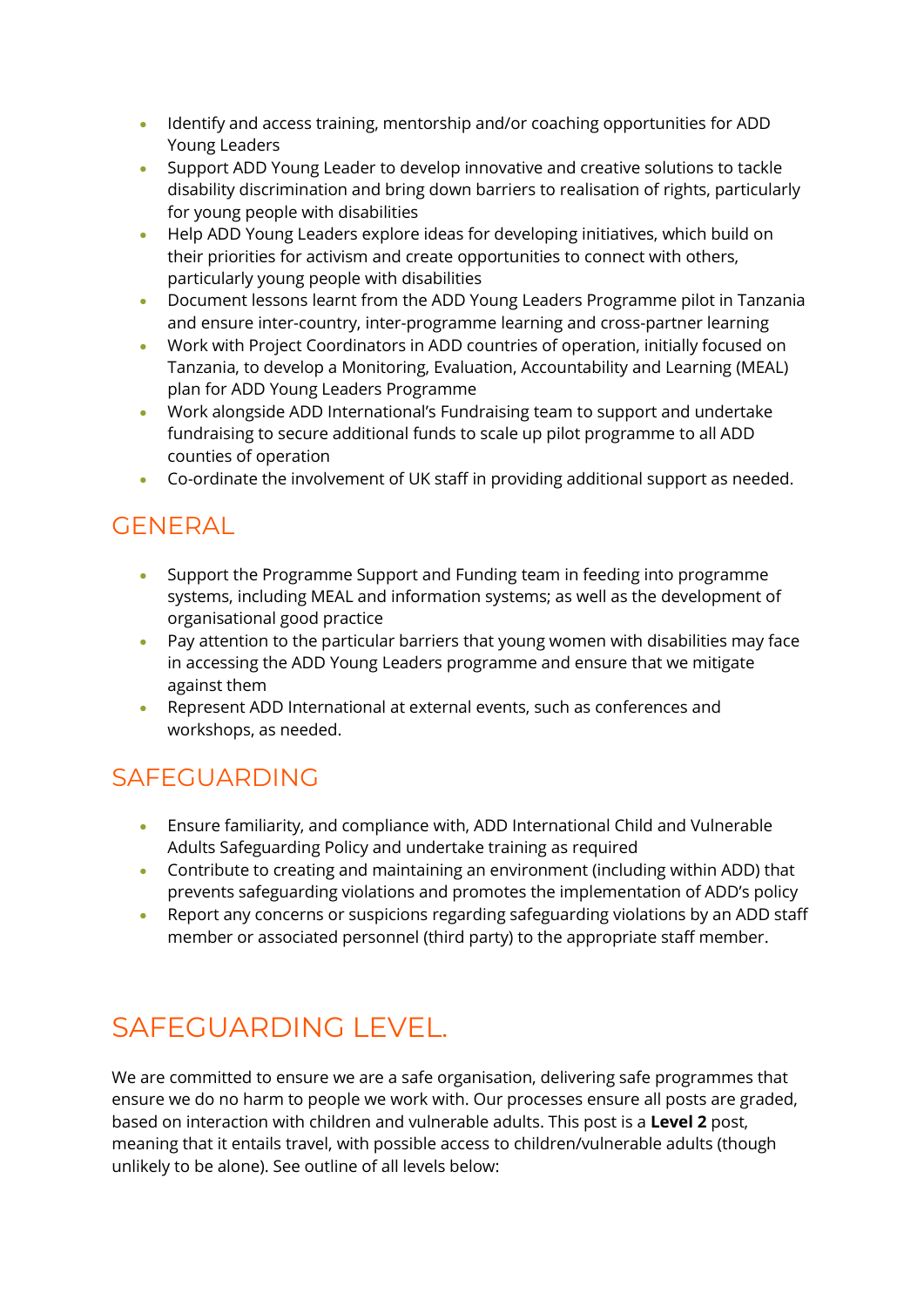- **Level 1** HQ based, no real direct access to children/vulnerable adults
- **Level 2** a travelling role, possible access to children/vulnerable adults but unlikely to be alone
- **Level 3** regular access to children/vulnerable adults including on their own, or lead responsibility for safeguarding within office/location

# THE IDEAL CANDIDATE.

### KNOWLEDGE / EXPERIENCE

#### **Essential**

- Personal experience of disability or experience of working with disabled people
- Excellent knowledge and experience of project cycle/management including understanding of how to undertake project research, activity planning and MEAL;
- Excellent numeracy, including the ability to use and create spreadsheets and experience of developing and managing budgets;
- Experience of working with staff remotely and/or based overseas, including experience of training/capacity building
- Experience of fundraising or of skills in generating resources
- Experience of working or volunteering in the international development or disability sectors

#### **Desirable**

- Experience in a project management, or similar role, in the international development, disability and/or charity sector
- Experience working with young people
- Experience or knowledge of the barriers facing women with disabilities in particular.

### SKILLS / ABILITY

#### **Essential**

- Ability to develop positive relationships and work cross-culturally
- Strong interpersonal and communication skills, including excellent written and spoken English
- Excellent organisational skills and the ability to prioritise work effectively
- Excellent computer literacy, including all Microsoft packages and the ability to quickly learn to use new software or online applications
- Ability to manage and develop productive working relationships with partners, colleagues and donors from a variety of cultural backgrounds
- The ability to work as part of a team, to lead and direct others as needed, and to work under your own initiative, often unsupervised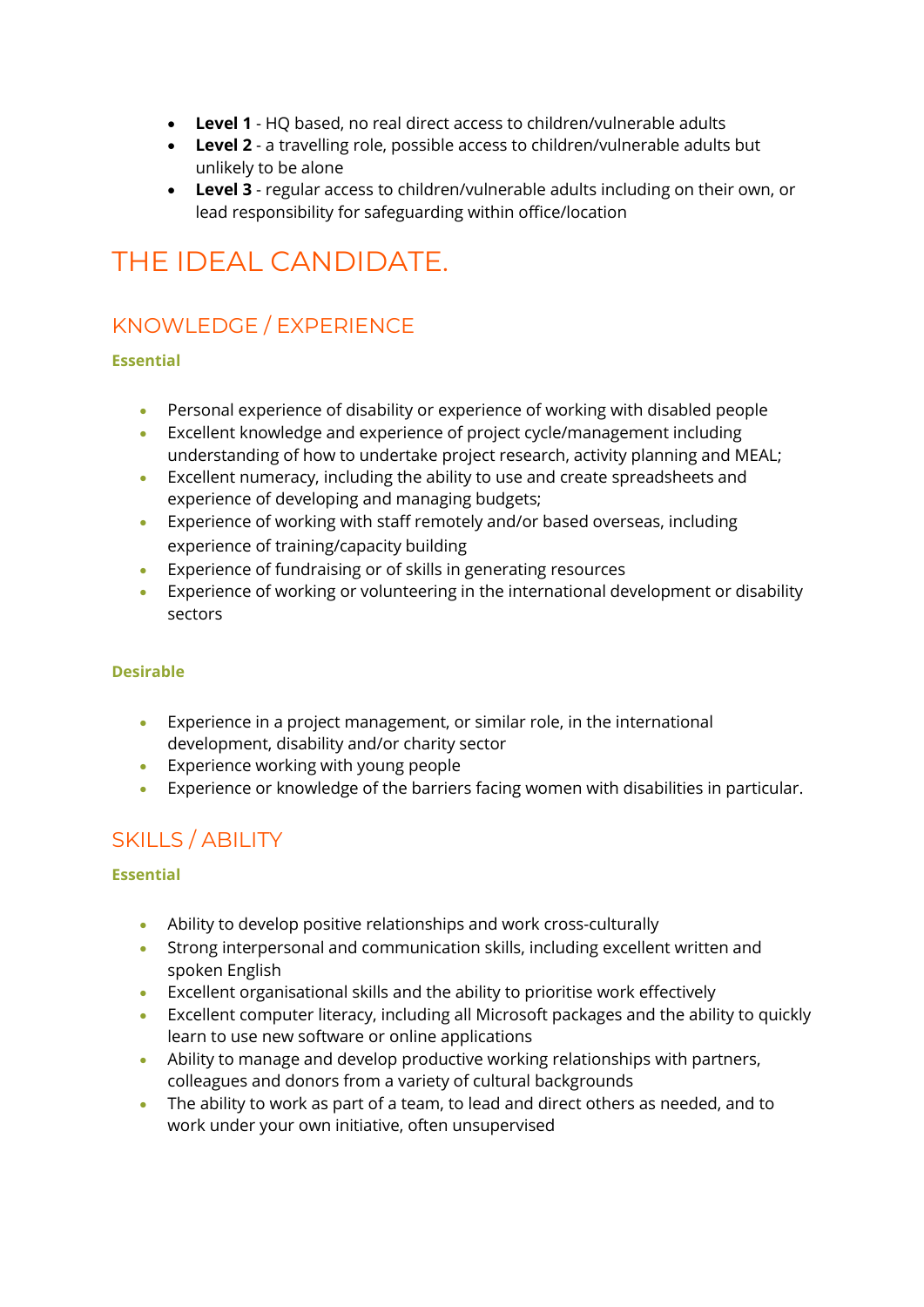#### **Desirable**

• The flexibility to travel to other countries, as required

### ATTITUDES / PERSONAL QUALITIES

#### **Essential**

- Commitment to and understanding of the Social Model of Disability and a rightsbased approach to development
- Enthusiasm for working with youth
- Shows respect for, and understanding of, diverse points of view and demonstrates this understanding in daily work and decision-making
- Awareness of the value of diversity and cultural difference

### HOW TO APPLY.

This vacancy does not meet the minimum requirements for work permit recruitment therefore we can only accept applications from people who are currently eligible to work in the country of residence.

Interested applicants should send the following attachments by email:

- Their CV (max 3 pages)
- Letter of motivation outlining why they want this role and how they fit to the above Job Specification (max 2 pages)
- Completed [equal opportunities form](https://www.add.org.uk/equal-opportunities) (please choose relevant form dependent on whether you are applying for a job in the UK or one of our country offices)
- The names, contact numbers and addresses of 2 referees (please state if you are not happy for them to be contacted at this stage)

Please send your application to: [recruitment@add.org.uk](mailto:recruitment@add.org.uk) by the closing date specified below.

If you need an accessible format please contact our HR department on +44 1373 473 064 or email [recruitment@add.org.uk](mailto:recruitment@add.org.uk)

- **Application deadline: 23rd November**
- $\bullet$  Interviews will be held w/b  $6<sup>th</sup>$  December

**Incomplete applications will not be accepted. We are unfortunately only able to reply to those shortlisted.**